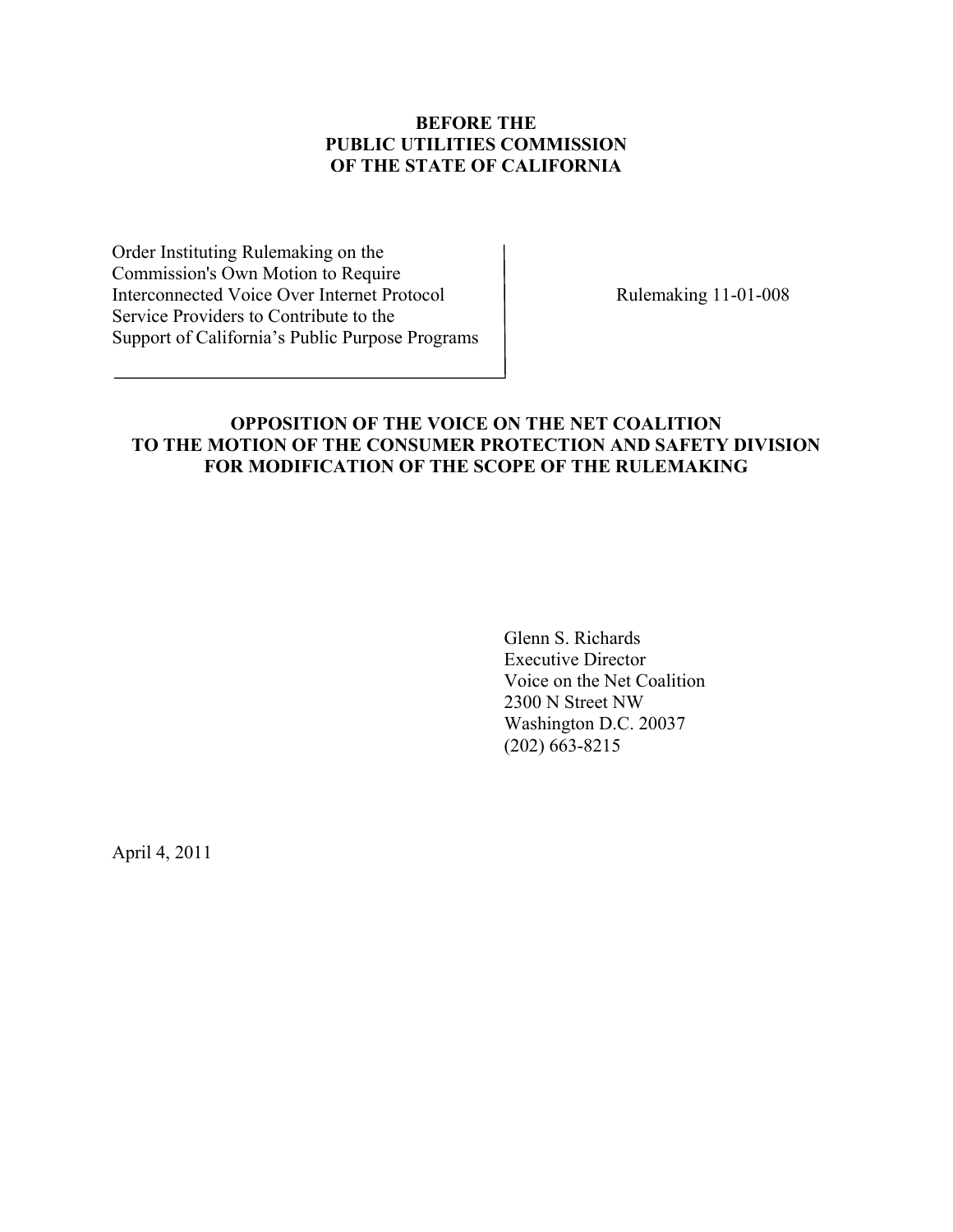# **BEFORE THE PUBLIC UTILITIES COMMISSION OF THE STATE OF CALIFORNIA**

Order Instituting Rulemaking on the Commission's Own Motion to Require Interconnected Voice Over Internet Protocol Rulemaking 11-01-008 Service Providers to Contribute to the Support of California's Public Purpose Programs

 $\overline{a}$ 

## **OPPOSITION OF THE VOICE ON THE NET COALITION TO THE MOTION OF THE CONSUMER PROTECTION AND SAFETY DIVISION FOR MODIFICATION OF THE SCOPE OF THE RULEMAKING**

The Voice on the Net Coalition ("VON Coalition")<sup>1</sup> hereby submits this opposition to the motion of the Consumer Protection and Safety Division ("CPSD") for modification of the scope of the rulemaking to include consideration of whether providers of Voice over Internet Protocol ("VoIP") should be regulated as telephone companies under California law and subject to the Commission's consumer protection rules.<sup>2</sup> CPSD's motion would impermissibly expand this proceeding beyond its stated, narrow purpose to examine state universal service fund ("USF") assessments, without any notice to all potentially interested parties, and must be rejected on those grounds alone. Aside from the procedural problems with CPSD's motion, there is no reason for the Commission to wade into the controversy CPSD seeks to raise with its attempt to impose utility-type regulation on VoIP. The Commission need not, and should not, address the broad issues about the regulatory treatment of VoIP that CPSD's motion raises, but it should be aware, in any event, that the obligations sought to be imposed on VoIP providers by CPSD are

 $<sup>1</sup>$  The VON Coalition works to advance regulatory policies that enable Americans to take advantage of the promise</sup> and potential of IP enabled communications. VON Coalition members are developing and delivering voice and other communications applications that may be used over the Internet. VON Coalition members include AT&T, Broadvox, BT, Google, iBasis, Microsoft, Skype, T-Mobile, Vonage, and Yahoo.

<sup>&</sup>lt;sup>2</sup> The Von Coalition is concurrently filing today a motion to intervene requesting leave to file this opposition.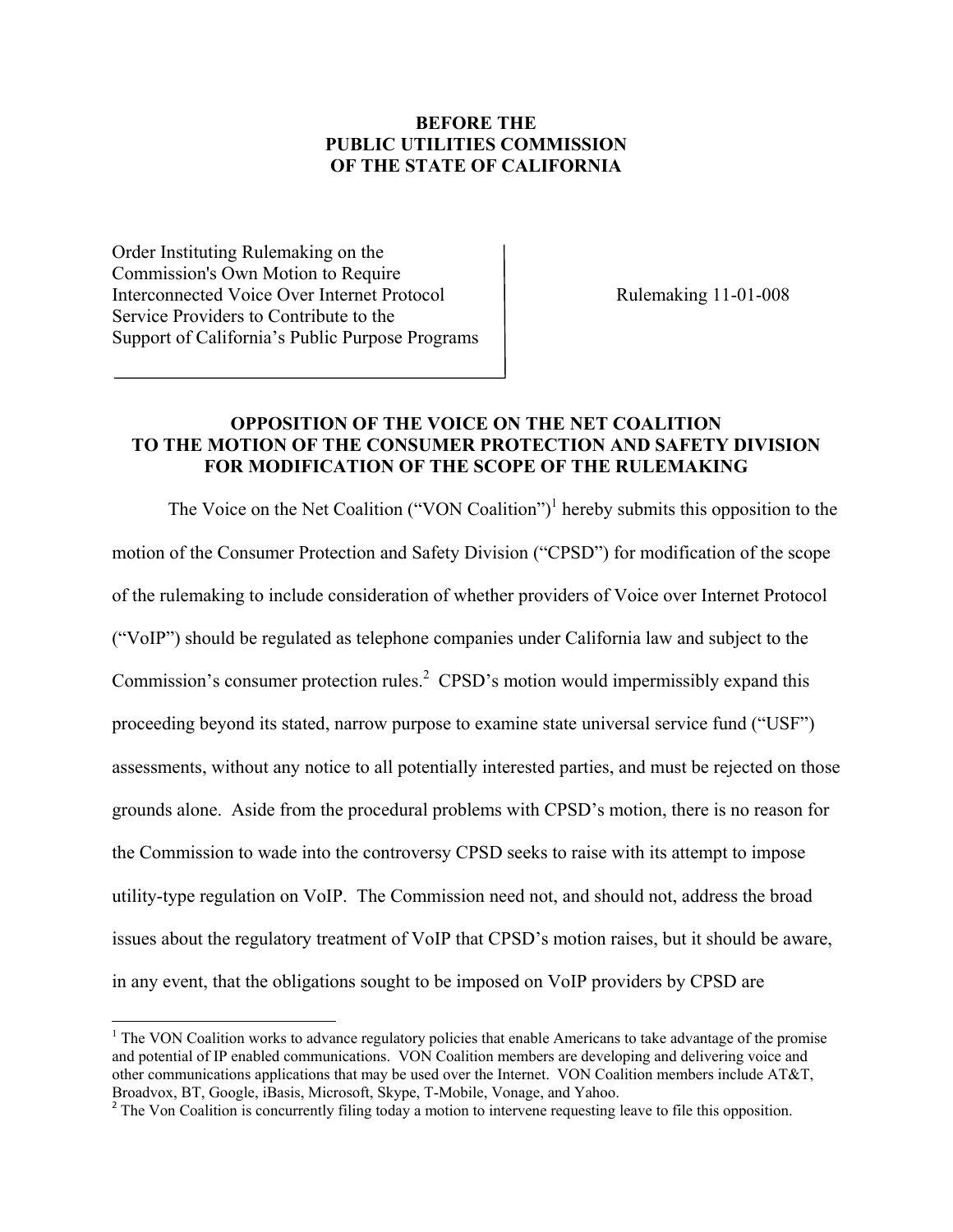preempted by federal law.<sup>3</sup> The VON Coalition urges the Commission to retain the limited scope of its rulemaking to the consideration of VoIP providers funding California universal service programs, and not to make any decisions on the broader issues CPSD improperly raises by its motion to expand this proceeding.

#### **DISCUSSION**

Any attempt to expand the scope of this proceeding is contrary to this rulemaking's stated "limited" and "modest" objective of supporting California's universal service programs.<sup>4</sup> Expanding the scope is also inconsistent with the Federal Communications Commission's ("FCC") decision permitting states to impose universal service contribution requirements on nomadic interconnected VoIP providers, which specifically did not undermine prior FCC decisions otherwise preempting state regulation of interconnected VoIP.<sup>5</sup> No other state yet has gone outside the bounds of this specific FCC state universal service decision to attempt to impose sweeping telephone service obligations on interconnected VoIP providers.

 Interconnected VoIP is an information service exempt from state regulation. Both Congress and the FCC have made it clear that the FCC has the authority to determine the regulatory scheme for information services. The Telecommunications Act of 1996 ("1996 Act") creates a distinction between "telecommunications services" and "information services." The

 $\overline{\phantom{a}}$ 

<sup>3</sup> In re *Vonage Holdings Corporation Petition for Declaratory Ruling Concerning an Order of the Minnesota Public Utilities Commission*, WC Docket No. 03-211, Memorandum Opinion and Order, 19 FCC Rcd 22404 (2004) ("*Vonage Preemption Order*").

<sup>4</sup> *Order Instituting Rulemaking on the Commission's Own Motion to Require Interconnected Voice Over Internet Protocol Service Providers to Contribute to the Support of California's Public Purpose Programs*, R. 11-01-008, Order Instituting Rulemaking, at 2, 23 (Filed Jan. 13, 2011).

<sup>5</sup> In re *Universal Service Contribution Methodology; Petition of Nebraska Public Service Commission and Kansas Corporation Commission for Declaratory Ruling or, in the Alternative, Adoption of Rule Declaring that State Universal Service Funds May Assess Nomadic VoIP Intrastate Revenues*, WC Docket No. 06-122, Declaratory Ruling, 25 FCC Rcd 15651 (2010) ¶ 23 ("We note, however, that nothing in this Declaratory Ruling affects our conclusion in the *Vonage Preemption Order* concerning preemption of rate regulation, tariffing, or other requirements that operate as "conditions to entry. Nor should this order be construed as interpreting or determining the scope of the *Vonage Preemption Order.")*.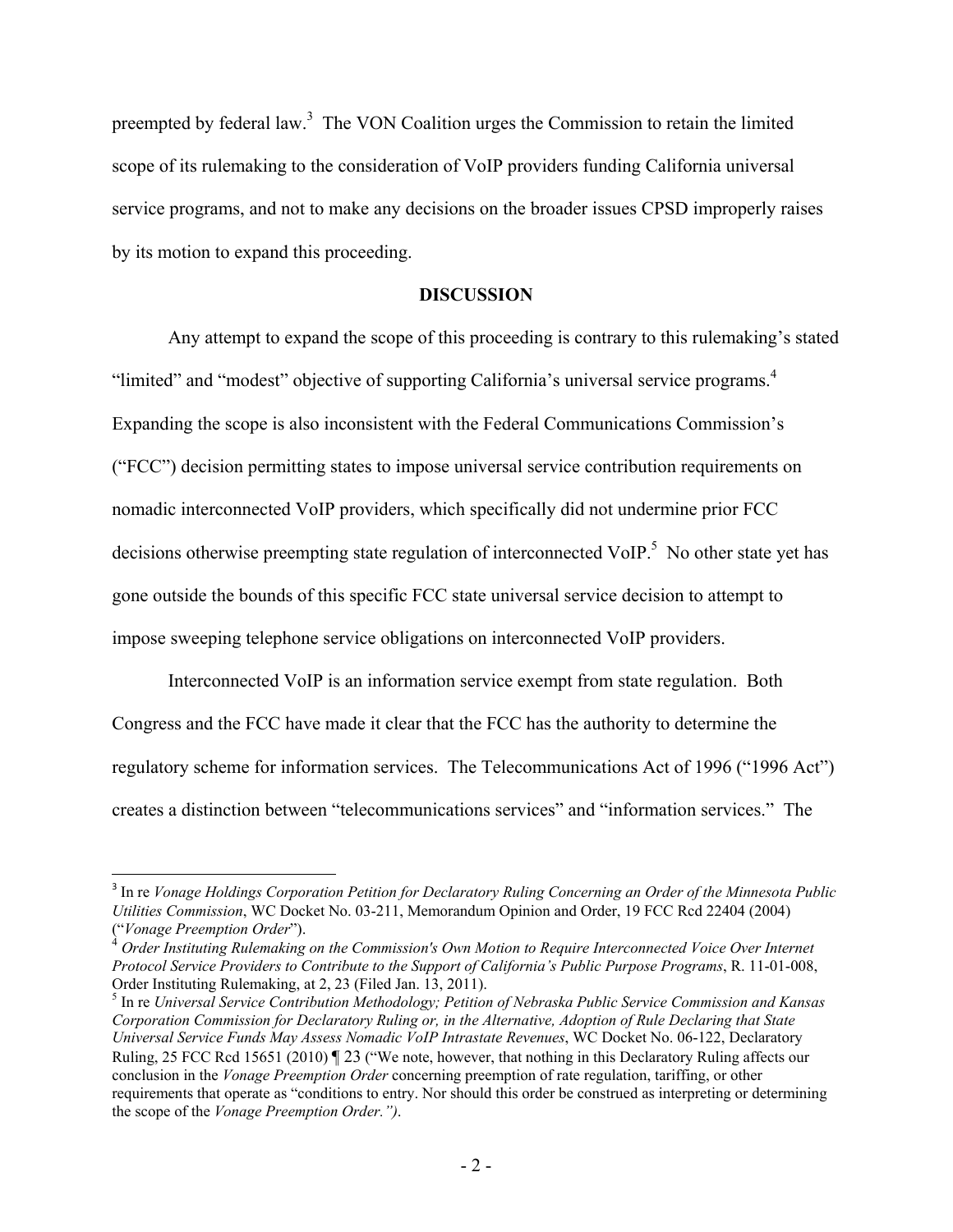first consists of pure transmission services offered to end users without change in form or content, and subject to common-carrier regulations.  $6$  The second, in contrast, offers the ability, for example, to store, retrieve, utilize, and/or manipulate "information."<sup>7</sup> VoIP service takes full advantage of the flexibility and efficiency of IP-based transmission by enabling the user to manipulate, generate, store, transform, and make information services available to others.<sup>8</sup>

 The FCC has further explained that the statutory definitions of telecommunications service and information service do not "rest[] on the particular types of facilities used."<sup>9</sup> Each rests instead "on the function that is made available."<sup>10</sup> IP-enabled services that originate or terminate in IP are intrinsically information services when traffic is exchanged between an IP network and the PSTN because the traffic must, of necessity, undergo a net protocol conversion from circuit-switched format to IP (or vice versa). The FCC has held that "both protocol conversion and protocol processing services are information services under the 1996 Act."<sup>11</sup>

 In addition, the FCC has held that a service will be treated as a single, integrated information service, rather than as an information service with a separate telecommunications service component, when the telecommunications features are not "separated from the dataprocessing capabilities of the service" but are instead "part and parcel of the [the overall information] service and… integral to its other capabilities."<sup>12</sup> Interconnected VoIP services are integrated, IP-enabled services providing multiple capabilities that combine information

<sup>8</sup> The 1996 Act defines an "information service" as "the offering of a capability for generating, acquiring, storing, transforming, processing, retrieving, utilizing, or making available information via telecommunications…" *Id.* <sup>9</sup> <sup>9</sup> In re *Inquiry Concerning High-Speed Access to the Internet over Cable and Other Facilities; Internet over Cable Declaratory Ruling; Appropriate Regulatory Treatment for Broadband Access to the Internet over Cable Facilities*, GN Docket No. 00-185; CS Docket No. 02-52, Declaratory Ruling and Notice of Proposed Rulemaking, 17 FCC Rcd 4798, ¶ 35 (2002). <sup>10</sup> *Id*.

 $\overline{\phantom{a}}$ 

 $6$  47 U.S.C. § 153(43) (2006).

 $^7$  *Id.* § 153(20).

<sup>&</sup>lt;sup>11</sup> In re *Implementation of the Non-Accounting Safeguards of Sections 271 and 272 of the Communications Act of 1934, as amended*, CC Docket No. 96-149, First Report and Order and Further Notice of Proposed Rulemaking, 11 FCC Rcd 21905, ¶ 104 (1996).

 $12$  *Id.* **[1]** 36, 38.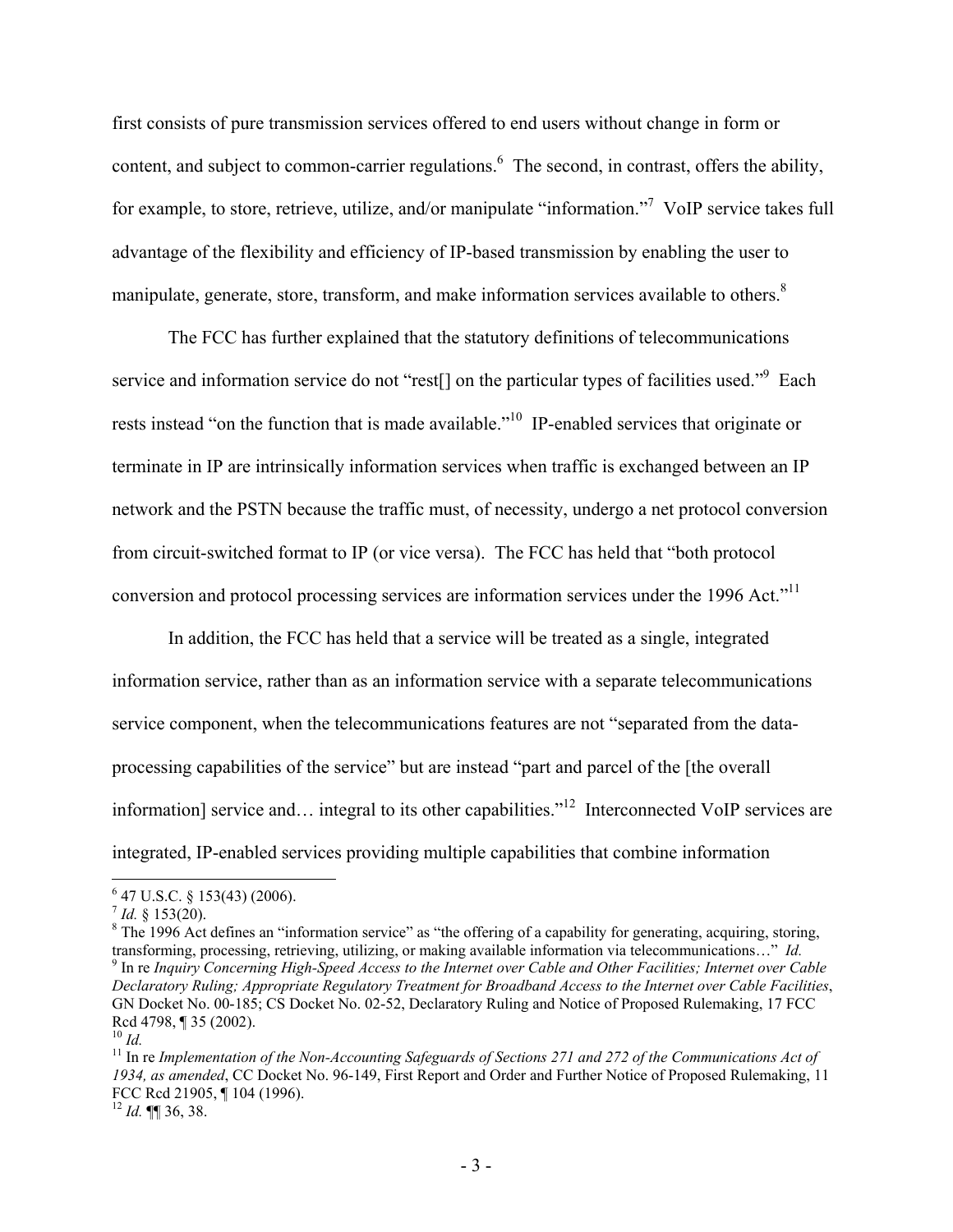provision and processing, computer interactivity along with voice-calling capabilities, which renders such services as single "integrated offerings." VoIP users can "utilize multiple service features that access different websites or IP addresses during the same communication session and perform different types of communications simultaneously."<sup>13</sup> These features and functions are inseparable from the voice application that may appear to be most similar to a telephone service. Thus, interconnected VoIP falls squarely within the definition of an "information service" and is subject to exclusive federal jurisdiction unless otherwise specifically provided by Congress or the FCC.

 Under federal law, "information services" are exempt from telecommunications regulation, which includes state regulation. While the FCC has asserted limited jurisdiction over interconnected VoIP services, it has not treated interconnected VoIP as a traditional telecommunications service. The FCC has imposed a number of specific obligations, including, requirements to provide Enhanced 911 services, make the service accessible by law enforcement, contribute to the Federal Universal Service and Telecommunications Relay Service Funds, protect customer proprietary network information, and provide customers notice before discontinuing service.<sup>14</sup> In none of these actions, however, has the FCC has granted the states authority to impose any other specific obligations on interconnected VoIP providers, other than state USF contributions where not inconsistent with federal USF obligations and the payment of state and local fees to support the 911 network.<sup>15</sup>

 $\overline{\phantom{a}}$ 

<sup>&</sup>lt;sup>13</sup> Vonage Preemption Order ¶25.<br><sup>14</sup> First Report and Order and Notice of Proposed Rulemaking, WC Docket No. 04-36, FCC 05-116, (rel. Jun. 3, 2005) (*"VoIP 911 Order")*; Report and Order and Notice of Proposed Rulemaking, WC Docket No. 06-122, FCC 06-94 (rel. Jun. 27, 2006) (imposing USF requirements); Report and Order and Further Notice of Proposed Rulemaking, WC Docket No. 04-36, FCC 07-22 (rel. Apr. 2, 2007) (imposing CPNI requirements); Report and Order, WC Docket No. 04-36, FCC 09-40 (May 13, 2009) (imposing discontinuance requirements). <sup>15</sup> *See* Footnote 5, infra., and *VoIP 911 Order* ¶52.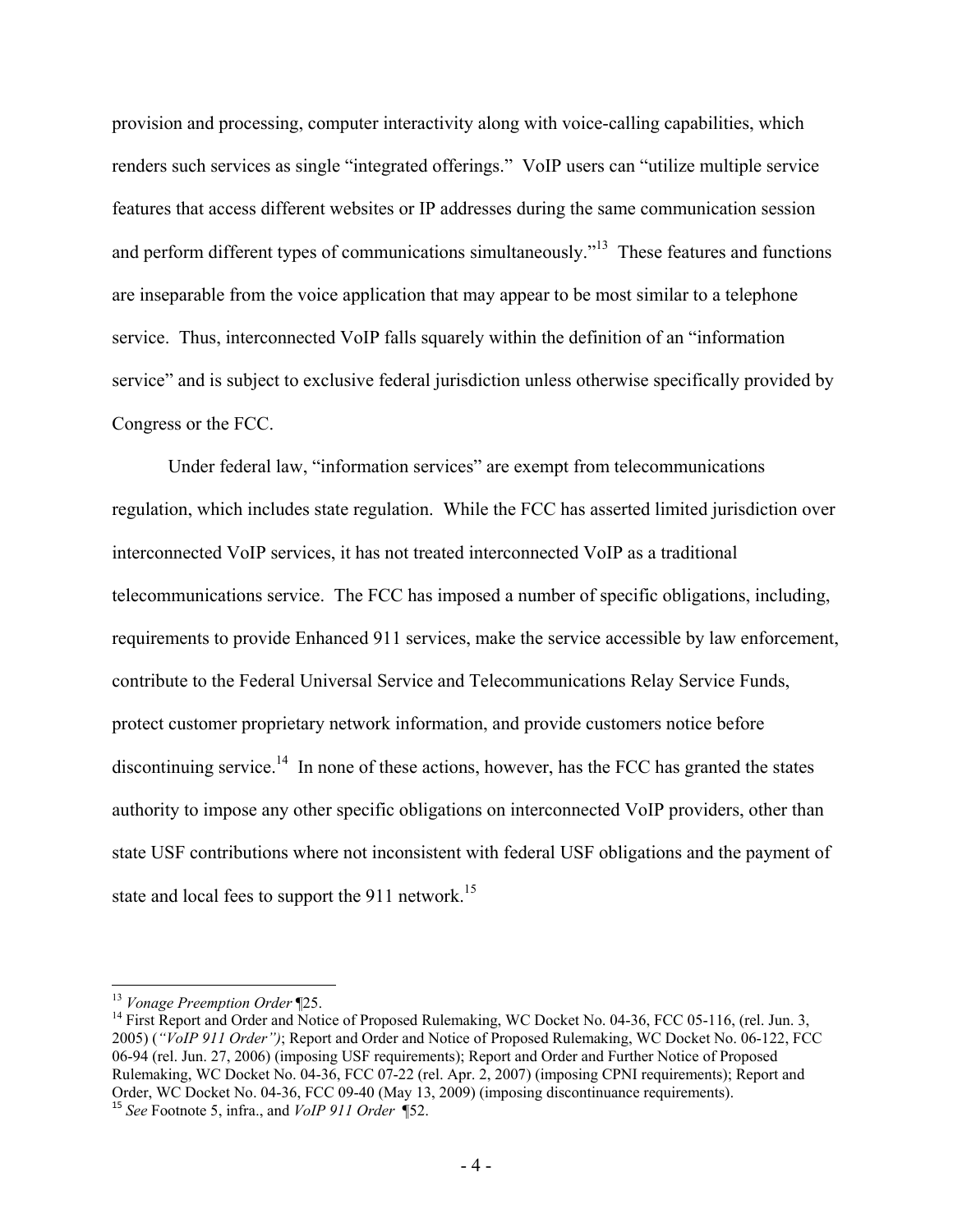The FCC has also decided that certain VoIP services that do not touch the public switched telephone network are exempt from state public utility regulation.<sup>16</sup> Further, multiple federal courts have enjoined state commissions from regulating interconnected VoIP services on the grounds that they were information services, exempt from state utility regulation.<sup>17</sup> The Minnesota federal district court has even held that "[state] regulations that have the *effect* of regulating information services are in conflict with federal law and must be pre-empted."18 Additionally, a federal district court in Missouri held that existing laws mandate that states classify VoIP services that perform IP to TDM conversions as an information service. The Missouri District Court recognized that IP-PSTN traffic is an information service because it offers the "capability for generating, acquiring, storing, transforming, processing, retrieving, utilizing, or making available information via telecommunications."19 The court further noted that IP-PSTN traffic "alters the form and content of the information sent and received because it involves a net protocol conversion from the digitized packets of the IP-protocol to the TDM technology used on the PSTN."20 While the court recognized that the Commission may be willing to revisit the classification and regulatory status of interconnected VoIP at some point, "existing rules and orders establish how VoIP and other IP services should be treated in the interim $^{321}$ 

(2004) ("*Pulver Declaratory Ruling)*; *See also FCC Vonage Preemption Order*. <sup>17</sup> *See e.g., Vonage Holdings Corp. v. Minn. Pub. Utils. Comm'n,* 290 F. Supp. 2d 993, 1002 (D. Minn. 2003) (summarizing federal policy of preempting state attempts to regulate information services); *Southwestern Bell Telephone L.P. v. Missouri Public Service Board,* 461 F. Supp. 2d 1055, 1082-1083 (E.D. Mo. 2006) (classifying services as information services when it transforms or processes "information," even if the content is the sam

l <sup>16</sup> *See Petition for Declaratory Ruling that Pulver.Com's Free World Dialup is Neither Telecommunications nor a Telecommunications Service,* Memorandum Opinion and Order, 19 FCC Rcd 3307

<sup>&</sup>lt;sup>18</sup> See Vonage Holdings Corp. v. Minn. Pub. Utils. Comm'n, 290 F. Supp. 2d 993, 1002 (D. Minn. 2003).<br><sup>19</sup> See Southwestern Bell Telephone L.P. v. Missouri Public Service Board, 461 F. Supp. 2d 1055, 1082-83 (E.D. Mo. 2006) (citing § 153(20)). 20 *Id.* <sup>21</sup> *Id.*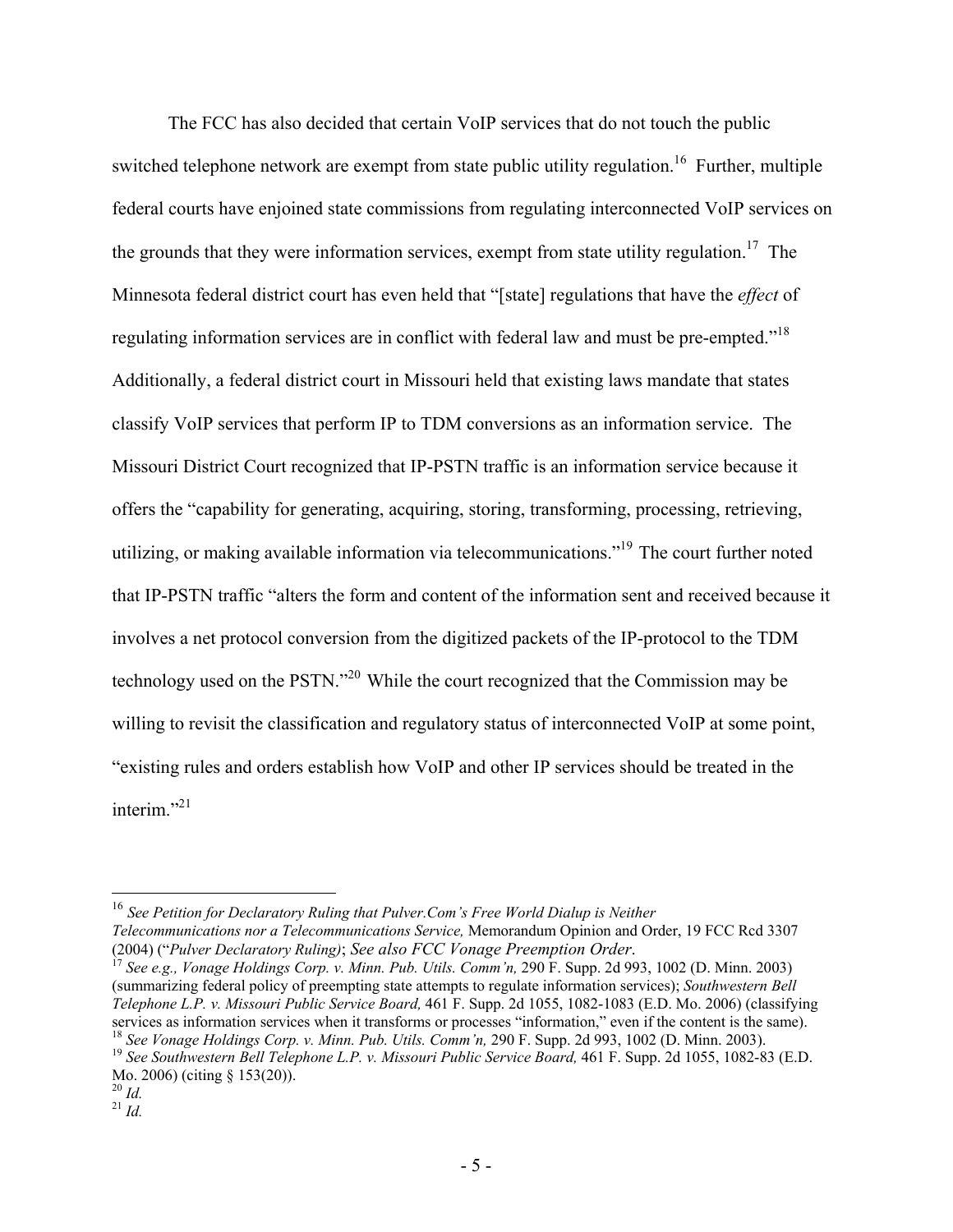Interconnected VoIP is subject to the FCC's exclusive jurisdiction under the *FCC Vonage Preemption Order*. In the *FCC Vonage Preemption Order*, the FCC held that Vonage's "Digital Voice" service is subject to FCC exclusive jurisdiction and preempted the Minnesota PUC from imposing traditional telecommunications regulations on that service. The same principles that applied in the *FCC Vonage Preemption Order* apply here. The FCC concluded that Vonage's service is "jurisdictionally mixed" meaning that it includes both interstate and intrastate services.<sup>22</sup> The FCC stated that Vonage's service could, in theory, be subject to state regulation, *provided that* the state regulation could coexist with the FCC's pro-competitive deregulatory framework for information services. However, the FCC held that there were no "practical means" to separate the interstate and intrastate components of Vonage's service to "enable[e] dual federal and state regulations to exist.<sup> $23$ </sup> In other words, the state regulations at issue were not compatible with the FCC's generally deregulatory framework for information services.

 The CPSD's reliance on the Maine Public Utility Commission (MPUC) ruling concerning fixed interconnected VoIP services is misplaced.<sup>24</sup> As an initial matter, the Maine ruling is unlawful and under appeal. In addition, the MPUC decision addressed fixed VoIP services, such as those provided by cable companies, relying on the alleged ambiguity in the *Vonage Preemption Order*, which focused on nomadic VoIP services – i.e., those that could be used from any broadband connection. On the other hand, the CPSD motion attempts to include all VoIP services, including nomadic, which have clearly been broadly preempted from state regulation by the FCC.

 $\overline{a}$ 

<sup>&</sup>lt;sup>22</sup> *See FCC Vonage Preemption Order* at 22414, ¶ 18 & n. 63.<br><sup>23</sup> *Id.* ¶ 23.<br><sup>24</sup> Public Utilities Commission, Investigation into Whether Providers of Time Warner "Digital Phone" Service and *Comcast "Digital Voice" Service Must Obtain Certificate of Public Convenience and Necessity to Offer Telephone Service*, Docket No. 2008-421, Order (Oct. 27, 2010).